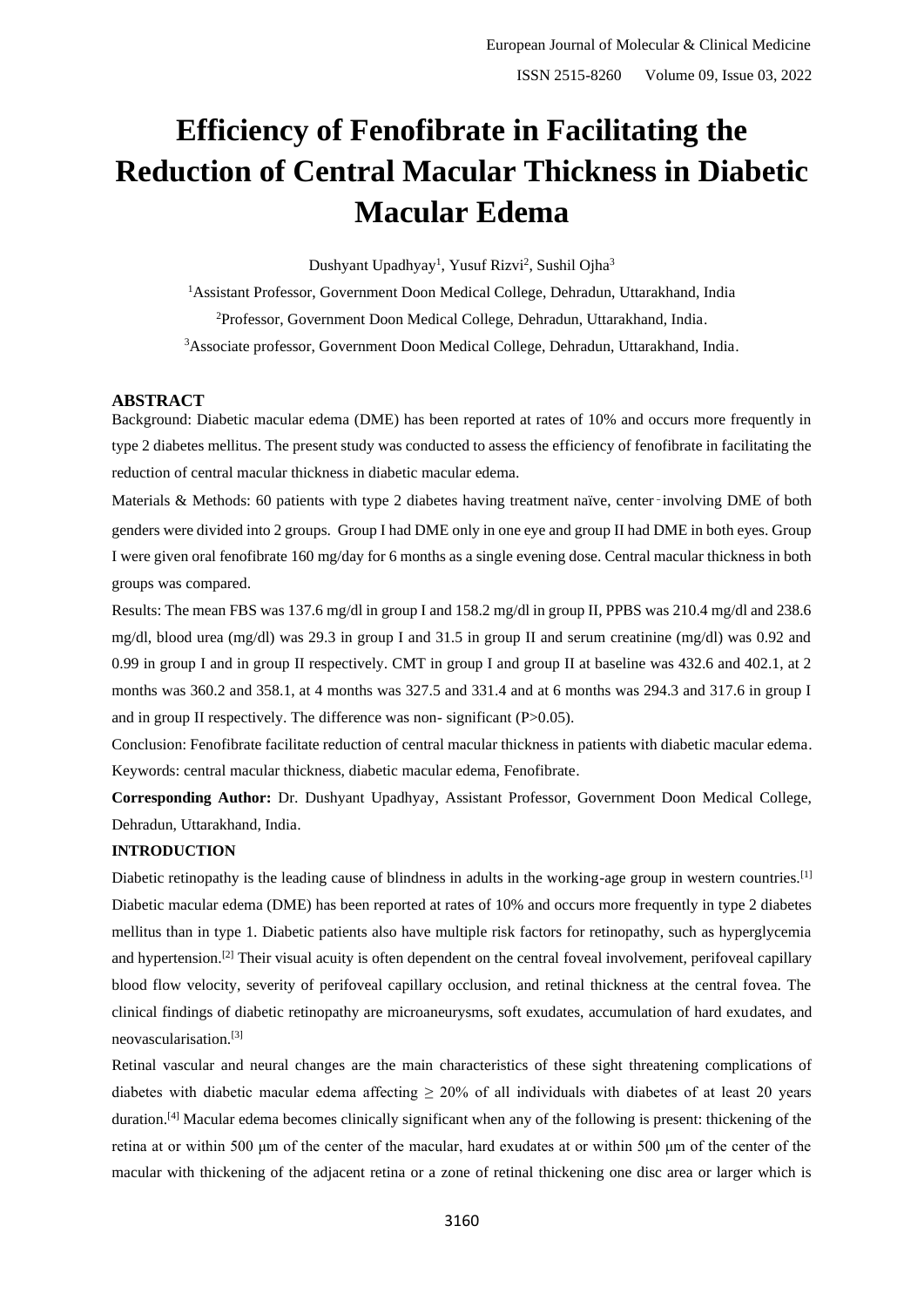within one disc diameter of the center of the macular.<sup>[5]</sup> Fenofibrate reduced the frequency of first laser treatment for macular edema by 31% and for proliferative retinopathy by 30%.[6] The present study was conducted to assess the efficiency of fenofibrate in facilitating the reduction of central macular thickness in diabetic macular edema.

# **MATERIALS & METHODS**

The present study comprised of 60 patients with type 2 diabetes having treatment naïve, center-involving DME of both genders. The consent was obtained from all enrolled patients.

Data such as name, age, gender etc. was recorded. All patients underwent complete ophthalmic examination such as best corrected visual acuity (Snellen), slit lamp examination, detailed fundus examination, Fundus fluorescein angiography and OCT. Serum glucose, glycated hemoglobin, serum creatinine, blood urea, liver function tests, and lipid profile were done. Patients were divided into 2 groups. Group I had DME only in one eye and group II had DME in both eyes. Group I were given oral fenofibrate 160 mg/day for 6 months as a single evening dose. Anti vascular endothelial growth factor (VEGF)/triamcinolone (IVTA) was given 3.5mm/4mm from limbus in the inferotemporal quadrant. Patients were followed up. Data thus obtained were subjected to statistical analysis. P value < 0.05 was considered significant.

## **RESULTS**

## **Table 1: Assessment of parameters**

| <b>Parameters</b> | <b>Group I</b> | <b>Group II</b> | P value |
|-------------------|----------------|-----------------|---------|
| <b>FBS</b>        | 137.6          | 158.2           | 0.02    |
| <b>PPBS</b>       | 210.4          | 238.6           | 0.05    |
| Blood urea        | 29.3           | 31.5            | 0.17    |
| Serum creatinine  | 0.92           | 0.99            | 0.90    |

Table I, graph I shows that mean FBS was 137.6 mg/dl in group I and 158.2 mg/dl in group II, PPBS was 210.4 mg/dl and 238.6 mg/dl, blood urea (mg/dl) was 29.3 in group I and 31.5 in group II and serum creatinine (mg/dl) was 0.92 and 0.99 in group I and in group II respectively. The difference was significant ( $P < 0.05$ ).

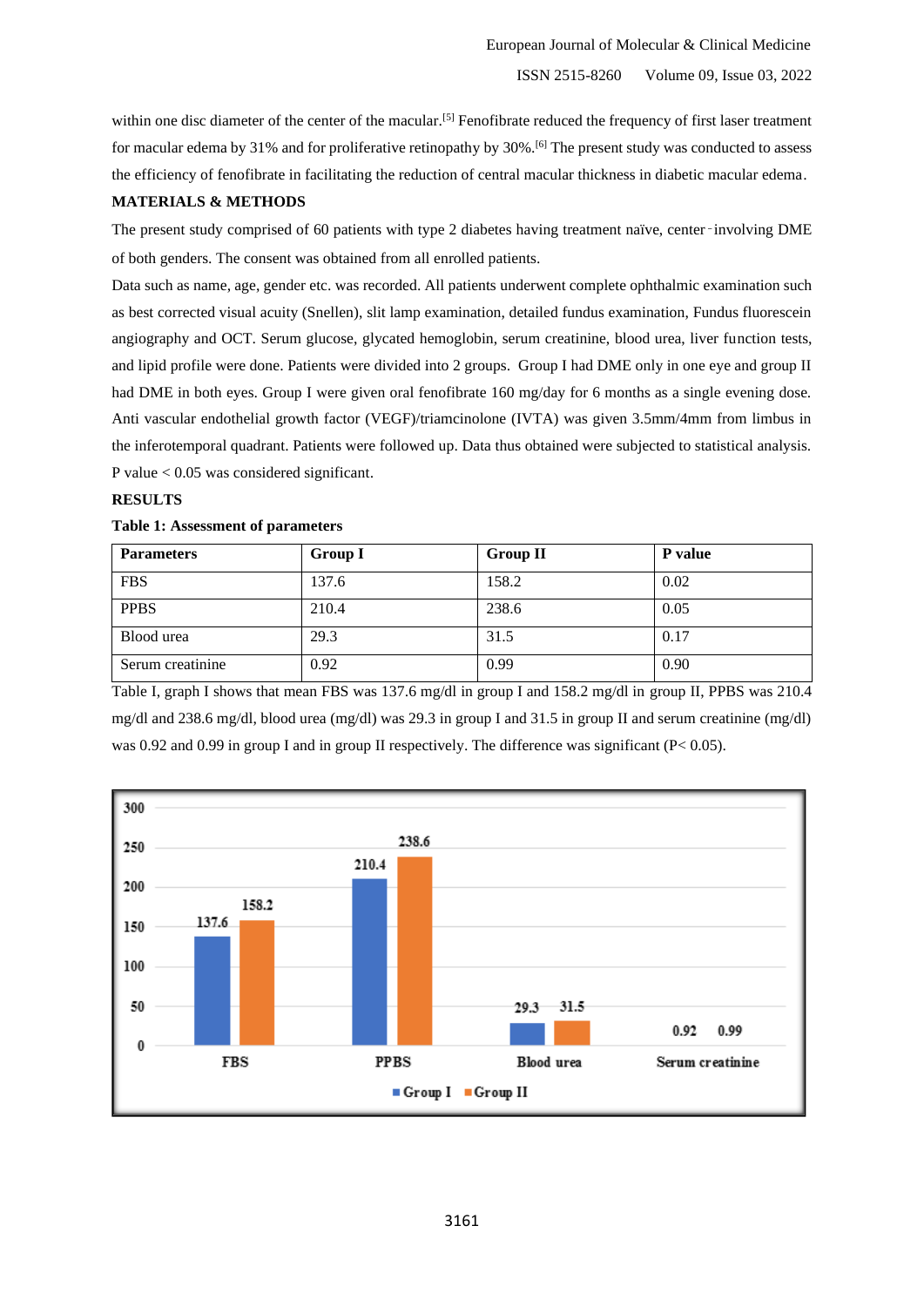ISSN 2515-8260 Volume 09, Issue 03, 2022

| <b>CMT</b> | <b>Group I</b> | <b>Group II</b> | P value |
|------------|----------------|-----------------|---------|
| Baseline   | 432.6          | 402.1           | 0.12    |
| 2 months   | 360.2          | 358.1           | 0.26    |
| 4 months   | 327.5          | 331.4           | 0.86    |
| 6 months   | 294.3          | 317.6           | 0.05    |

**Table 2: Comparison of central macular thickness**

Table II, graph II shows that CMT in group I and group II at baseline was 432.6 and 402.1, at 2 months was 360.2 and 358.1, at 4 months was 327.5 and 331.4 and at 6 months was 294.3 and 317.6 in group I and in group II respectively. The difference was non- significant (P>0.05).



#### **Graph 2: Comparison of central macular thickness**

**DISCUSSION**Diabetic macular edema is defined by the presence of retinal thickening as seen by a threedimensional assessment performed by a dilated fundus examination using slit-lamp biomicroscopy with a condensing lens; and/or stereo fundus photography.<sup>[7]</sup> In cases of uncertainty about the presence of macular edema, either fundus evaluation with Goldmann macular contact lens or optical coherence tomography can be used.<sup>[8]</sup> Identifying high risk individuals for diabetic macular edema may clinically aid in monitoring disease progression and management of these patients.<sup>[9]</sup> The present study was conducted to assess the efficiency of fenofibrate in facilitating the reduction of central macular thickness in diabetic macular edema.

We found that mean FBS was 137.6 mg/dl in group I and 158.2 mg/dl in group II, PPBS was 210.4 mg/dl and 238.6 mg/dl, blood urea (mg/dl) was 29.3 in group I and 31.5 in group II and serum creatinine (mg/dl) was 0.92 and 0.99 in group I and in group II respectively. Demir et al<sup>[10]</sup> compared central macular thickness (CMT) of diabetic patients with type 2 diabetes without clinical retinopathy and healthy subjects. Optical coherence tomography (OCT) measurements were performed in 124 eyes of 62 subjects with diabetes mellitus without clinical retinopathy (study group: 39 females, 23 males; mean age:  $55.06 \pm 9.77$  years) and in 120 eyes of 60 healthy subjects (control group: 35 females, 25 males; mean age:  $55.78 \pm 10.34$  years). Blood biochemistry parameters were analyzed in all cases. The data for central macular thickness (at 1 mm), the levels of fasting plasma glucose, and glycosylated hemoglobin (HbA1c) were compared in both groups. The mean central macular thickness was 232.12  $\pm$  24.41  $\mu$ m in the study group and 227.19  $\pm$  29.94  $\mu$ m in the control group. The mean HbA1c level was  $8.92 \pm 2.58\%$  in the study group and  $5.07 \pm 0.70\%$  in the control group. No statistically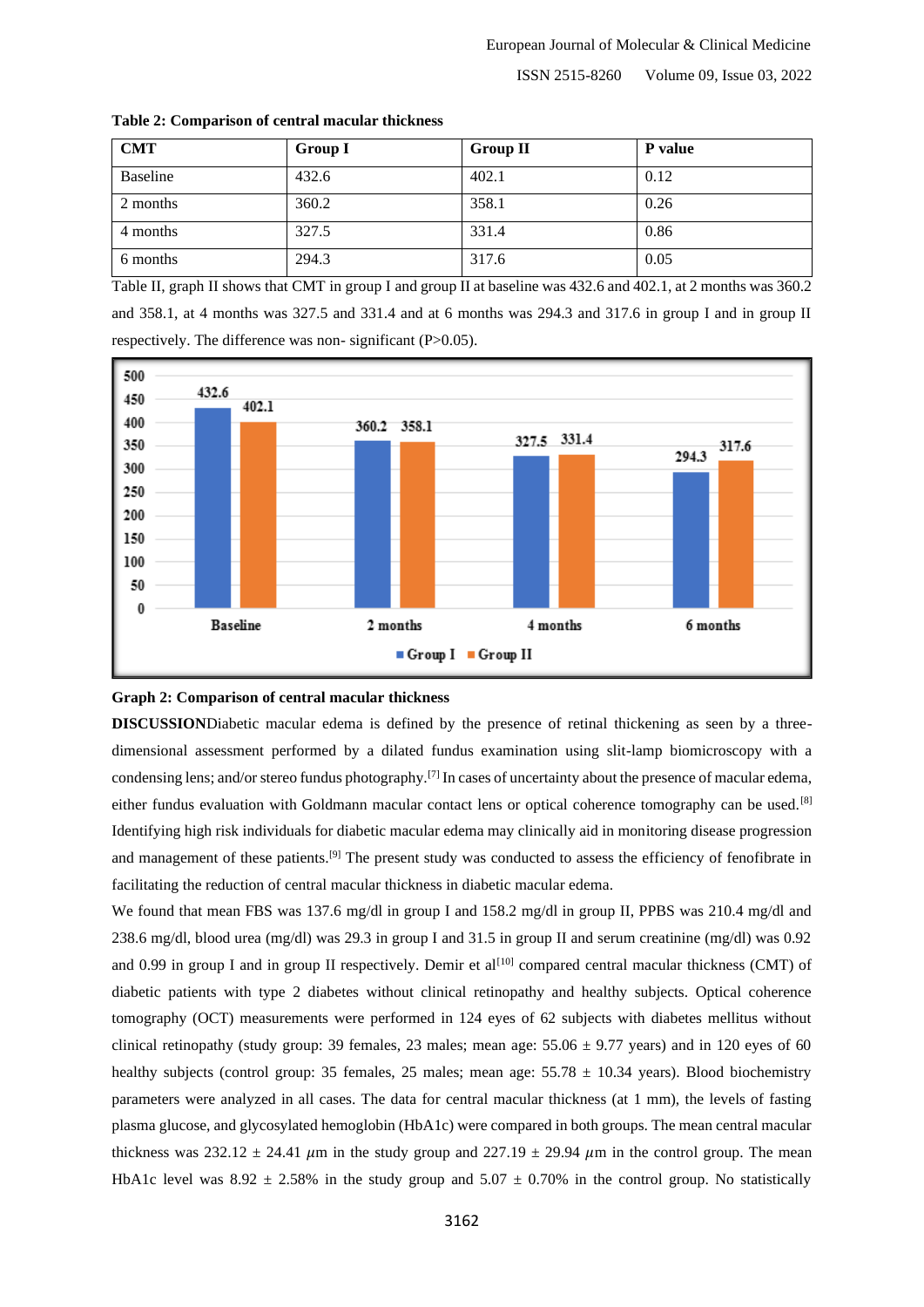## ISSN 2515-8260 Volume 09, Issue 03, 2022

significant relationship was found between CMT, HbA1c, and fasting plasma glucose level in either group. We observed that CMT in group I and group II at baseline was 432.6 and 402.1, at 2 months was 360.2 and 358.1, at 4 months was 327.5 and 331.4 and at 6 months was 294.3 and 317.6 in group I and in group II respectively. Arthur et al<sup>[11]</sup> investigated the sex differences in retinal thickness for diabetic patients and determined which retinal layers contribute to abnormal retinal thickness. From 2047 underserved adult diabetics, 142 patients with clinically significant macular edema were identified by Eye PACS certified graders using color fundus images. First, central macular thickness from spectral domain optical coherence tomography (iVue, Optovue) was compared for 21 males vs. 21 females without clinically significant macular edema. Then, a planned comparison contrasted the greater values of central macular thickness for males vs. females with clinically significant macular edema, as compared to those without. Mean retinal thickness and variability of central macular layers were compared for males vs. females. Males without clinically significant macular edema had a 12 μm greater central macular thickness than females,  $245 \pm 21.3$  µm and  $233 \pm 13.4$  µm, respectively, t (40) = -2.18, P = .04. Males with clinically significant macular edema had a 67  $\mu$ m greater central macular thickness than females, 383  $\pm$  48.7  $\mu$ m and  $316 \pm 60.4$  µm, P < .001, i.e. males had 55 µm or > 5x more, t (20) = 2.35, P = .015. In males, the outer nuclear layer thickness was more variable  $F10,10 = 9.34$ .

Srinivasan et al<sup>[12]</sup> studied the benefit of addition of oral fenofibrate to the current regimen of diabetic macular edema (DME) management and quantify its effect on macular thickness and visual function in DME. Fifty three eyes of 50 patients were randomized into treatment (Group A) (oral fenofibrate 160 mg/day) and control groups (Group B). Both groups underwent treatment of DME as per the standard treatment protocol of our hospital including intravitreal injections (anti vascular endothelial growth factor/steroid) and grid laser. Patients were followed up every 2 months to note the visual acuity and central macular thickness (CMT) for 6 months. Groups were matched with respect to age (P = 0.802), mean diabetic age (P = 0.878), serum HbA1C levels (P = 0.523), and serum triglyceride levels (P = 0.793). The mean reduction in CMT was 136  $\mu$  in Group A and 83  $\mu$  in Group B at the end of 6 months. This difference was statistically significant  $(P = 0.031)$ . Visual acuity improvement was 0.15 in Group A and 0.11 in Group B at the end of 6 months ( $P = 0.186$ ). On subgroup analysis in Group A, we found that there was no difference in reduction of CMT between hypertensives and normotensives ( $P = 0.916$ ), in patients with normal triglyceride levels and increased triglyceride levels ( $P = 0.975$ ).

#### **CONCLUSION**

Authors found that Fenofibrate facilitate reduction of central macular thickness in patients with diabetic macular edema.

#### **REFERENCES**

- 1. Colhoun HM, Betteridge DJ, Durrington PN, Hitman GA, Neil HA, Livingstone SJ, et al. Primary prevention of cardiovascular disease with atorvastatin in type 2 diabetes in the Collaborative Atorvastatin Diabetes Study (CARDS): Multicentre randomised placebo controlled trial. Lancet 2004;364:685 96.
- 2. PKC DMES Study Group. Effect of ruboxistaurin in patients with diabetic macular edema: Thirty month results of the randomized PKC DMES clinical trial. Arch Ophthalmol 2007;125:318 24.